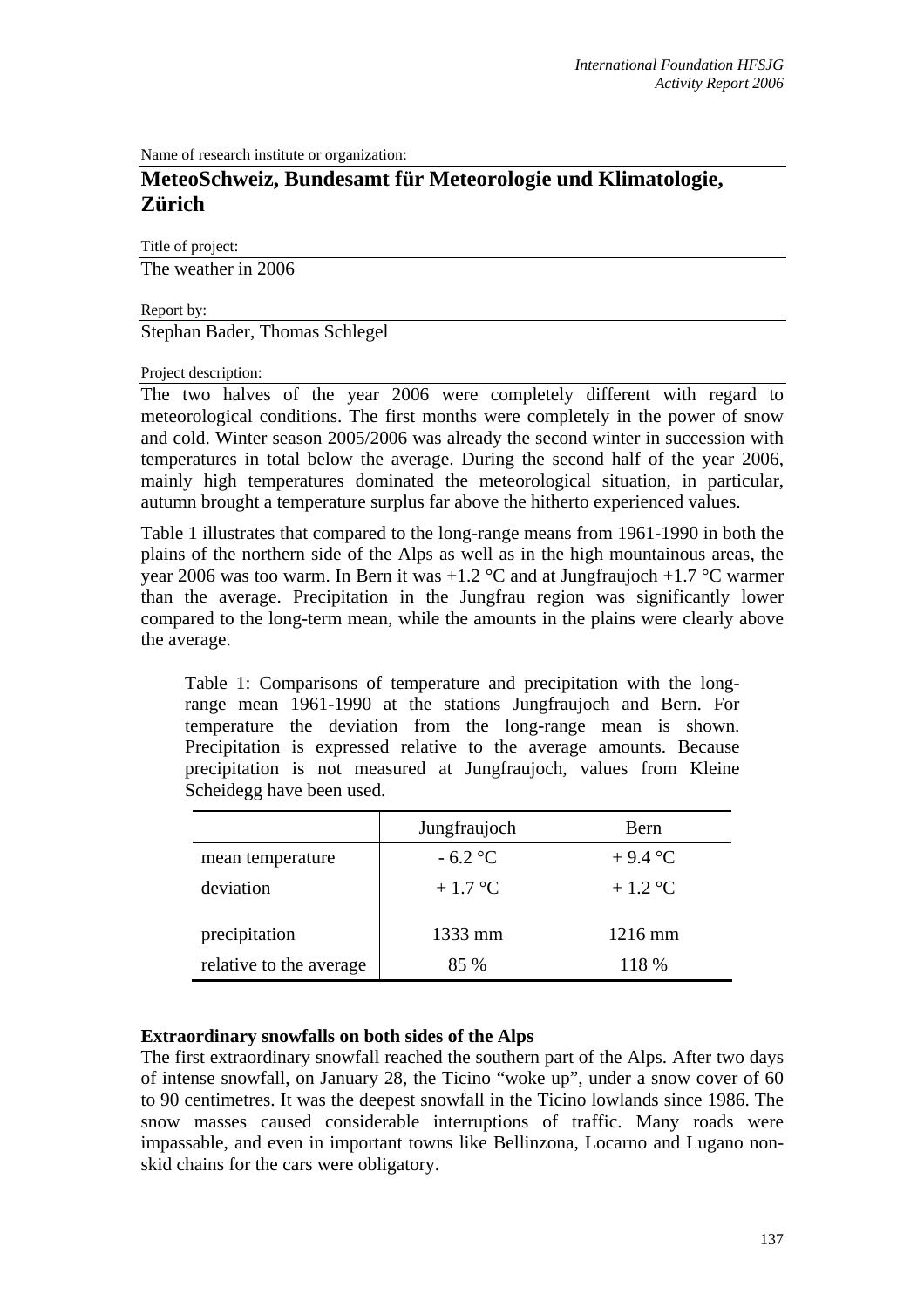However, not only the quantity, but also the low density of the snow was exceptional. This was due to the temperatures significantly below zero degrees Celsius, especially at the beginning of the event.

It was on 4 and 5 March, again a weekend, when persistent heavy snowfall led to the most significant quantities of fresh snow measured so far in northern and eastern Switzerland. Within one day, 54 cm of fresh snow fell in Zurich, 49 cm in Basle and even 60 cm in St. Gall. The usually rather active city of Zurich experienced a contemplative winter calm – even during the following working days.

Exactly at the meteorological start of summer, northern Switzerland was once more in winter's grip. Cold polar air dropped the line of snowfall again down to low altitudes on May 31. The climatological station of Meiringen (595 metres above sea level; Bernese Oberland) notified with the morning observation a snow depth of 2 cm. A fresh snow cover at this altitude is very rare during the intermediate season from May to June. In a time interval of one week before and respectively after this point of time only four comparable cases for entire Switzerland are known during the past 50 years.

## **Extremely wet spring**

Meteorological spring 2006 (March-May) was generally experienced as unfriendly and wet. The weather during this season was marked by regular periods with abundant precipitation. The impression of humidity was not false: A number of observing stations in the Midlands north of the Alps registered for the period lasting from March to June about half of the average annual precipitation amount. At some measuring stations, for instance those of Zurich and Berne, spring 2006 was even registered as that with the highest precipitation amounts since systematic records started in 1864.

## **Extreme heat and regionally pronounced dryness in the middle of the year**

Summer 2006 started very warm, even extremely hot. An over averaged warm June was followed by an extremely hot July in large areas of Switzerland. In the lowlands north of the Alps and in most of the Alpine valleys the highest ever July averages were registered. The previous record dates back to July 1983. In elevated stations west of the river Reuss and on the southern slope of the Alps, however, temperatures did not quite reach the values recorded in July 1983. On the mountain tops, comparable temperatures were observed in the months of July 2006 and 1983 respectively. South of the Alps, however, the record of July 1928 has not been broken.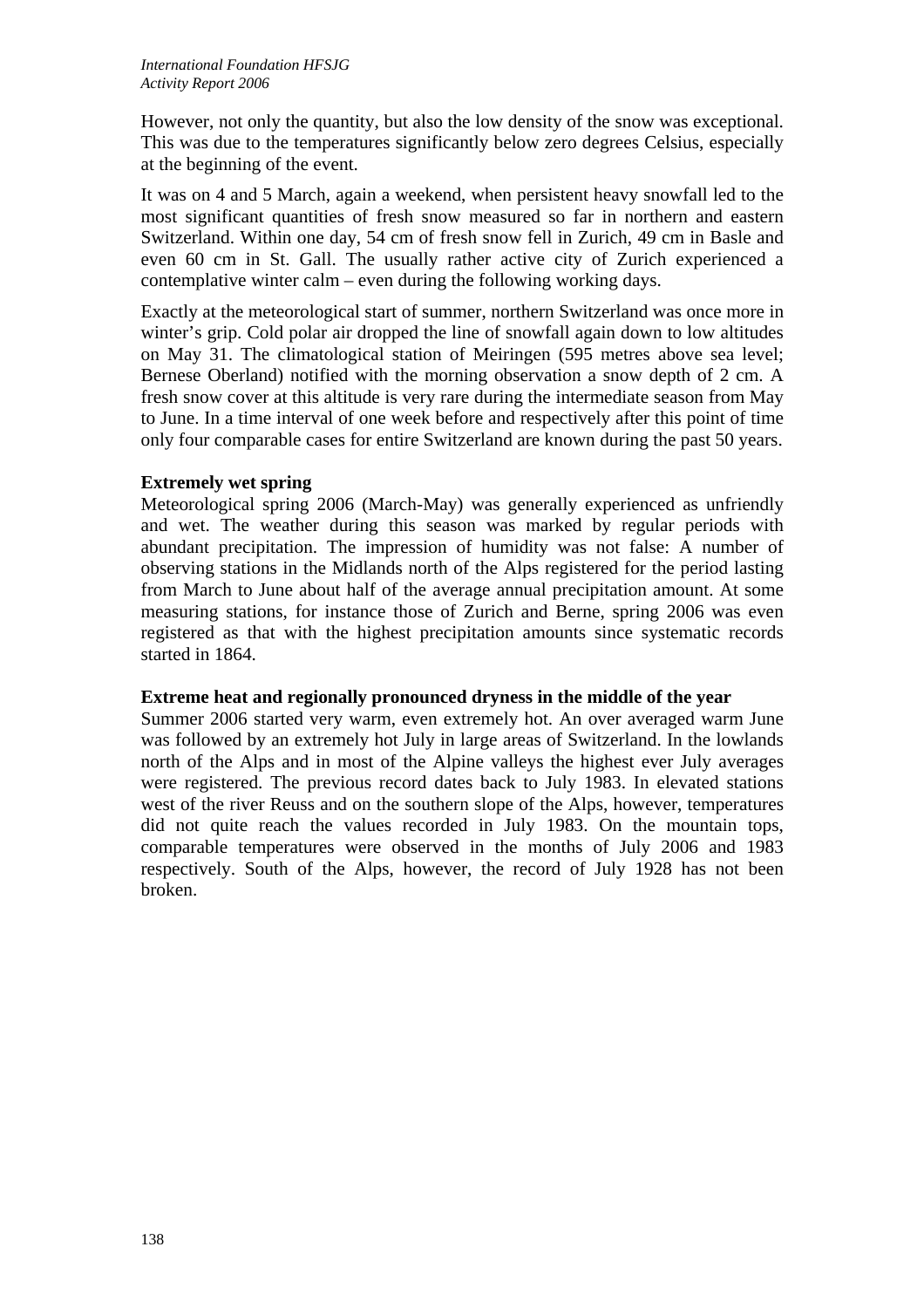

Figure 1: Mean temperature for July 1937-2006 at the Jungfraujoch (homogeneous data). The mean of the normal period 1961-1990 for July is -1.2 °C. A similar monthly mean as in 2006 (2.8 °C) was measured in July 1983 (2.7  $\degree$ C). Only a few degrees below this value were the monthly means of July 1994 and 1995.

Consequently, the month of July was in some areas extraordinarily dry and sunny. Showers and thunderstorms were the predominant precipitation type, which caused precipitation quantities with considerable local differences. Draught developed in particular on the northern foot of the Jura (north western Switzerland), in large areas of the Midlands and on the eastern slope of the Alps, with in general only 25 to 50 percent of the normal rain fall quantities. Also the "Vorderrheintal" (Northern Grisons) got less than 50 percent of normal rain amounts. Along the southern Jura, in the Napf (hilly pre-alpine region; highest peak 1600 metres above sea level) and in the northerly neighbouring Midlands, on the other hand, more than 70 percent were measured in many places, locally even quantities exceeding the normal values. In the Alps west of the river Reuss, 50 to 70 percent of the normal totals were recorded by many stations. Large areas of the Grisons and of the Ticino showed a small rain deficit, and in some places it rained more than on the long-time average.

#### **"Winter time" in summer**

On a long-time average, the first half of August represents, together with the second half of July, the actual midsummer north of the Alps. The annual maximum of temperature and the minimum of the summery precipitation disposition are normally reached in that period. Midsummer 2006 ended much earlier. At the very beginning of August, at the height of midsummer, cool air masses started to dominate the meteorological conditions in Switzerland as well as in the rest of Central Europe; the monthly mean temperature sank to an unusually low level. In many places of the lowlands north of the Alps, it was eventually 1.5 to 2.0 degrees cooler than normal. Similar low average temperatures for the month of August were recorded almost thirty years ago. Before 1980, however, cool temperatures in August belonged to the climatic normality at that time. Thus, the cool month of August 2006 is nothing else than a resumption of a former "tradition".